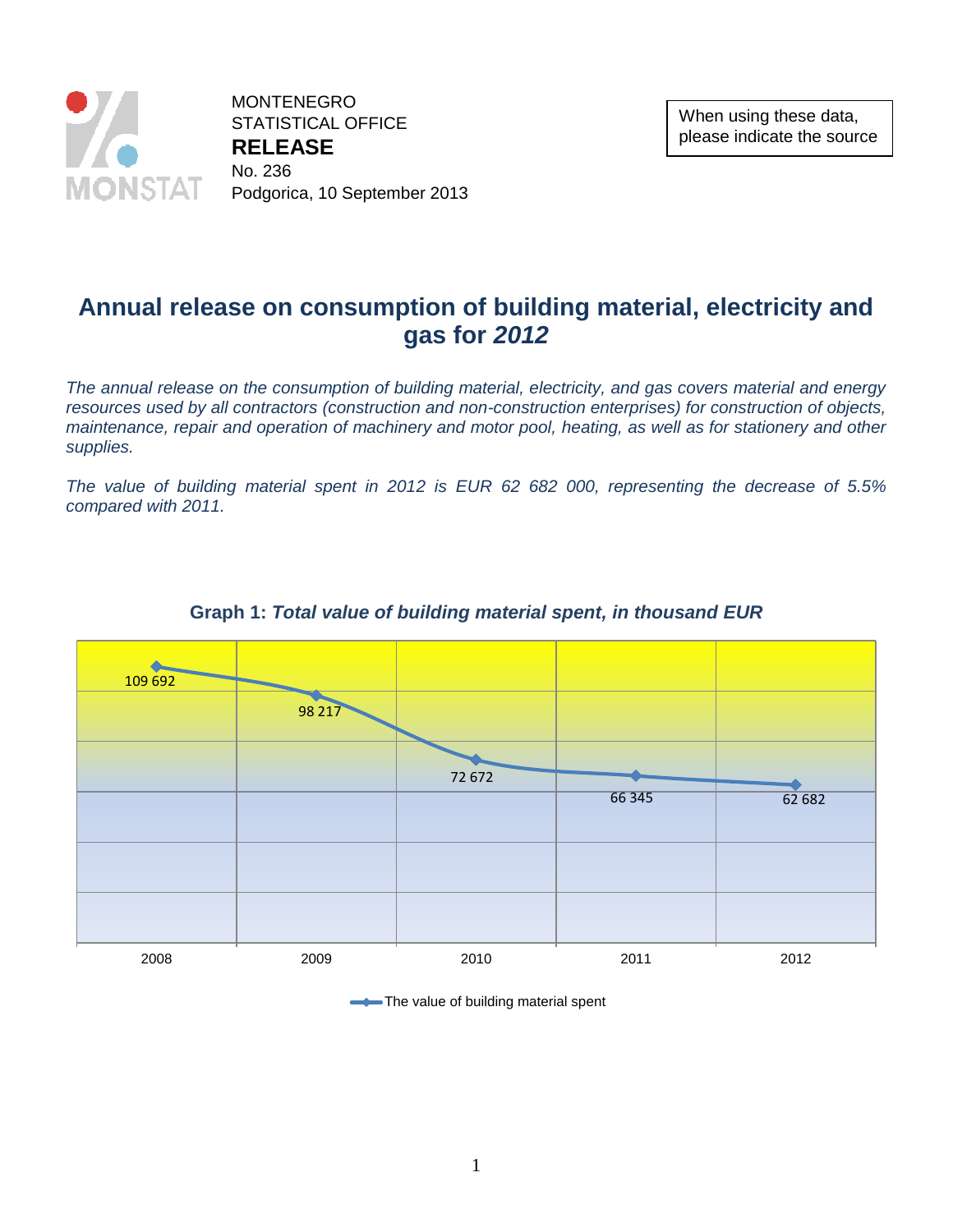| <b>Type of material</b>                                                                    | Unit of<br>measure<br>ment | <b>Quantity of</b><br>building<br>material<br>spent | <b>Value of</b><br>building<br>material<br>spent, in<br>thous. EUR | <b>Quantity of</b><br>building<br>material<br>spent | <b>Value of</b><br>building<br>material<br>spent, in<br>thous. EUR |
|--------------------------------------------------------------------------------------------|----------------------------|-----------------------------------------------------|--------------------------------------------------------------------|-----------------------------------------------------|--------------------------------------------------------------------|
|                                                                                            |                            | 2011                                                |                                                                    | 2012                                                |                                                                    |
| <b>Building elements</b>                                                                   |                            |                                                     |                                                                    |                                                     |                                                                    |
| Solid brick                                                                                | Thous.pcs                  | 1472                                                | 387                                                                | 1804                                                | 597                                                                |
| <b>Perforated brick</b>                                                                    | Thous.pcs                  | 987                                                 | 452                                                                | 165                                                 | 87                                                                 |
| Solid facade brick                                                                         | Thous.pcs                  | 1 0 2 7                                             | 374                                                                | 1 0 1 7                                             | 406                                                                |
| Hollow clay blocks                                                                         | Thous.pcs                  | 517                                                 | 232                                                                | 1 4 7 6                                             | 581                                                                |
| Facade blocks                                                                              | Thous.pcs                  | 136                                                 | 70                                                                 | 167                                                 | 78                                                                 |
| Brick and blocks, based on cement, slag and dross                                          | Thous.pcs                  | 2634                                                | 1825                                                               | 850                                                 | 418                                                                |
| Brick and blocks made from other materials (kermesite,<br>"siporex")                       | Thous.pcs                  | $\overline{2}$                                      | 2                                                                  | 6                                                   | 10                                                                 |
| <b>Elements for ceilings and arches</b>                                                    |                            |                                                     |                                                                    |                                                     |                                                                    |
| Floor bricks and inserting bricks                                                          | Thous.pcs                  | 1 2 8 1                                             | 769                                                                | 94                                                  | 47                                                                 |
| Beams, half-assembly and assembly for arches (clay<br>elements)                            | Thous.m                    | 59                                                  | 101                                                                | 24                                                  | 24                                                                 |
| Blocks for ceilings and arches (on the basis of cement)                                    | Thous.pcs                  | 5                                                   | 1                                                                  |                                                     |                                                                    |
| <b>Prefabricated elements and finished constructions</b>                                   |                            |                                                     |                                                                    |                                                     |                                                                    |
| Light building boards for outside walls                                                    | m <sup>2</sup>             | 250                                                 | 1                                                                  |                                                     |                                                                    |
| Boards for walls facing                                                                    | m <sup>2</sup>             |                                                     |                                                                    | 2070                                                | 12                                                                 |
| Light building boards for partition walls                                                  | m <sup>2</sup>             | ٠                                                   | ٠                                                                  | $\overline{\phantom{a}}$                            | ٠                                                                  |
| Light building boards for ceilings                                                         | m <sup>2</sup>             | 4 9 6 0                                             | 59                                                                 | 6424                                                | 89                                                                 |
| Light building isolation boards                                                            | m <sup>2</sup>             | 6 2 8 4                                             | 31                                                                 | 7 0 0 0                                             | 80                                                                 |
| Plaster boards, all types                                                                  | m <sup>2</sup>             | 33 862                                              | 151                                                                | 33 307                                              | 190                                                                |
| Steel constructions for bridges                                                            | t                          |                                                     | ٠                                                                  | 100                                                 | 22                                                                 |
| Other steel constructions, all types (roofs, pillars, frames,<br>scaffoldings and similar) | t                          | 235                                                 | 267                                                                | 134                                                 | 171                                                                |
| Building constructions and prefabricated elements for civil<br>engineering                 | t                          | 1419                                                | 156                                                                | 551                                                 | 57                                                                 |
| High buildings prefabricated constructions elements                                        | t                          |                                                     | $\overline{\phantom{a}}$                                           | 200                                                 | 12                                                                 |
| Wooden construction (finished roof constructions)                                          | m <sup>3</sup>             | 2 1 2 9                                             | 425                                                                | 2 2 7 1                                             | 465                                                                |
| <b>Binder material</b>                                                                     |                            |                                                     |                                                                    |                                                     |                                                                    |
| Quicklime                                                                                  | t                          | 201                                                 | 25                                                                 | 171                                                 | 21                                                                 |
| Lime, hydrated                                                                             | t                          | 923                                                 | 117                                                                | 394                                                 | 54                                                                 |
| Plaster, baked                                                                             | t                          | 6                                                   | 3                                                                  | $\overline{7}$                                      | $\overline{2}$                                                     |
| Portland cement                                                                            | t                          | 10 29 2                                             | 865                                                                | 11 412                                              | 974                                                                |
| Cement, other types                                                                        | t                          | 13 5 25                                             | 1 0 5 1                                                            | 1819                                                | 205                                                                |
| Plastic building materials                                                                 | t                          | 1 0 0 0                                             | 170                                                                | 3                                                   | $\overline{2}$                                                     |
| Cement mortars, all types                                                                  | m <sup>3</sup>             | 15 8 66                                             | 1 2 0 3                                                            | 8 9 27                                              | 462                                                                |
| Concrete, fresh                                                                            | m <sup>3</sup>             | 77 466                                              | 5 1 7 5                                                            | 192 866                                             | 13 2 37                                                            |
| Asphalt                                                                                    | t                          | 224 038                                             | 14 3 15                                                            | 123 974                                             | 8 0 8 8                                                            |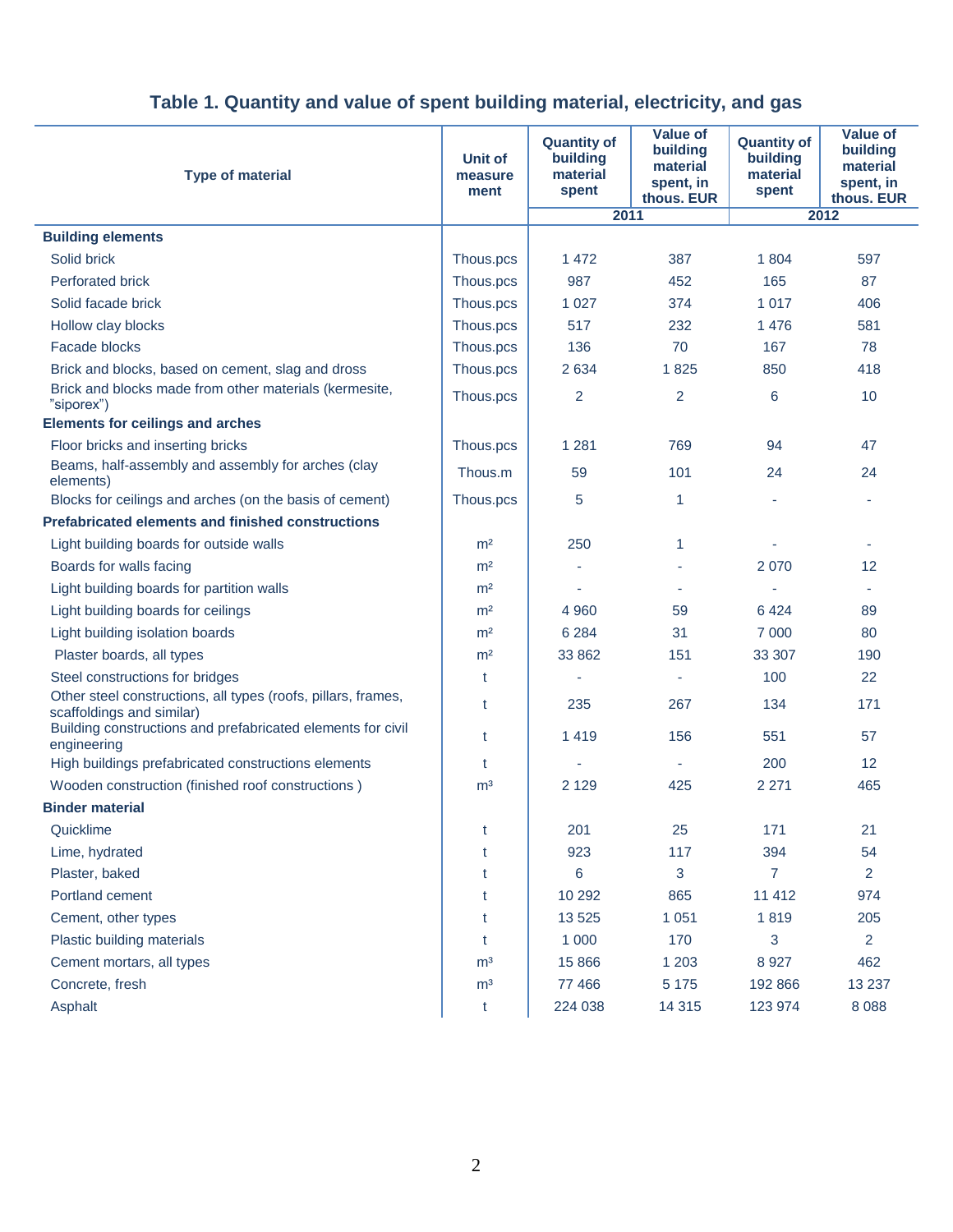**/continue/**

| <b>Type of material</b>                                                     | <b>Unit of</b><br>measure<br>ment | <b>Quantity of</b><br>building<br>material<br>spent | <b>Value of</b><br>building<br>material<br>spent, in<br>thous. EUR | <b>Quantity of</b><br>building<br>material<br>spent | <b>Value of</b><br>building<br>material<br>spent, in<br>thous. EUR |
|-----------------------------------------------------------------------------|-----------------------------------|-----------------------------------------------------|--------------------------------------------------------------------|-----------------------------------------------------|--------------------------------------------------------------------|
|                                                                             |                                   | 2011                                                |                                                                    | 2012                                                |                                                                    |
| Aggregates and profiled material of stone                                   |                                   |                                                     |                                                                    |                                                     |                                                                    |
| Profiled material of stone (curb stone, fence, stone cube, etc.)            | m <sup>3</sup>                    | 2 4 8 9                                             | 562                                                                | 120                                                 | 44                                                                 |
| Crashed technical stone and marble, all types                               | m <sup>3</sup>                    | 4 1 1 5                                             | 180                                                                | 496                                                 | 9                                                                  |
| Broken stone and small size stone                                           | m <sup>3</sup>                    | 8628                                                | 74                                                                 | 19 637                                              | 290                                                                |
| Aggregates for concrete                                                     | m <sup>3</sup>                    | 54 187                                              | 578                                                                | 182 283                                             | 2 9 6 8                                                            |
| Gravel                                                                      | m <sup>3</sup>                    | 39 709                                              | 342                                                                | 35 887                                              | 375                                                                |
| Sand                                                                        | m <sup>3</sup>                    | 14 674                                              | 268                                                                | 24 999                                              | 350                                                                |
| Terrazzo- granulates                                                        | t                                 |                                                     |                                                                    | 250                                                 | 5                                                                  |
| <b>Reinforcing and attaching material</b>                                   |                                   |                                                     |                                                                    |                                                     |                                                                    |
| Concrete steel                                                              | t                                 | 5963                                                | 4 2 7 4                                                            | 6 0 9 0                                             | 3773                                                               |
| Wire, black and galvanized                                                  | kg                                | 49732                                               | 55                                                                 | 32 114                                              | 36                                                                 |
| Other iron sections, heavy, medium and light                                | t                                 | 782                                                 | 516                                                                | 549                                                 | 412                                                                |
| Various elements for reinforced concrete (reinforcing nets,<br>wall canvas) | t                                 | 2 4 6 5                                             | 1610                                                               | 2971                                                | 1 9 0 8                                                            |
| <b>Nails</b>                                                                | kg                                | 54 311                                              | 62                                                                 | 62 686                                              | 73                                                                 |
| <b>Timber</b>                                                               |                                   |                                                     |                                                                    |                                                     |                                                                    |
| Timber, conifer (sawn, hewn)                                                | m <sup>3</sup>                    | 3 0 28                                              | 484                                                                | 3446                                                | 549                                                                |
| Timber, conifer (round)                                                     | m <sup>3</sup>                    | 500                                                 | 94                                                                 | 311                                                 | 99                                                                 |
| Timber, deciduous (sawn and hewn)                                           | m <sup>3</sup>                    | 2 0 0 4                                             | 354                                                                | 164                                                 | 34                                                                 |
| Timber, deciduous (round)                                                   | m <sup>3</sup>                    | 350                                                 | 63                                                                 |                                                     |                                                                    |
| Boards for panelling                                                        | m <sup>3</sup>                    | 759                                                 | 294                                                                | 514                                                 | 175                                                                |
| Mining wood                                                                 | m <sup>3</sup>                    | 50                                                  | $\overline{7}$                                                     |                                                     |                                                                    |
| Sleepers all types                                                          | piece                             | 579                                                 | 11                                                                 |                                                     |                                                                    |
| <b>Isolation material and coatings</b>                                      |                                   |                                                     |                                                                    |                                                     |                                                                    |
| Roofing boards, all types                                                   | roll                              | 2839                                                | 66                                                                 | 5 6 2 6                                             | 206                                                                |
| Bitumen, bitulit, bituminous jute, strips, matters, emulsions               | t                                 | 2874                                                | 1481                                                               | 3 9 9 1                                             | 2 0 4 6                                                            |
| Expanded polystyrene                                                        | kg                                | 161 212                                             | 308                                                                | 73 044                                              | 249                                                                |
| Other isolation materials (glass wool, mineral wool. etc.)                  | t                                 | 221                                                 | 305                                                                | 114                                                 | 248                                                                |
| Paints (all types), varnishes, enamels, dissolvent etc.                     | kg                                | 168 964                                             | 216                                                                | 271 455                                             | 396                                                                |
| <b>Roofing material</b>                                                     |                                   |                                                     |                                                                    |                                                     |                                                                    |
| Corrugated and plane sheets of "salonite" and asbestos                      | m <sup>3</sup>                    | 300                                                 | 2                                                                  |                                                     |                                                                    |
| Plane, corrugated and interlocking title                                    | Thous.pcs                         | 213                                                 | 159                                                                | 182                                                 | 89                                                                 |
| Other roofing material (concrete tiles, plastic boards)                     | m <sup>2</sup>                    | 8819                                                | 231                                                                | 4 500                                               | 122                                                                |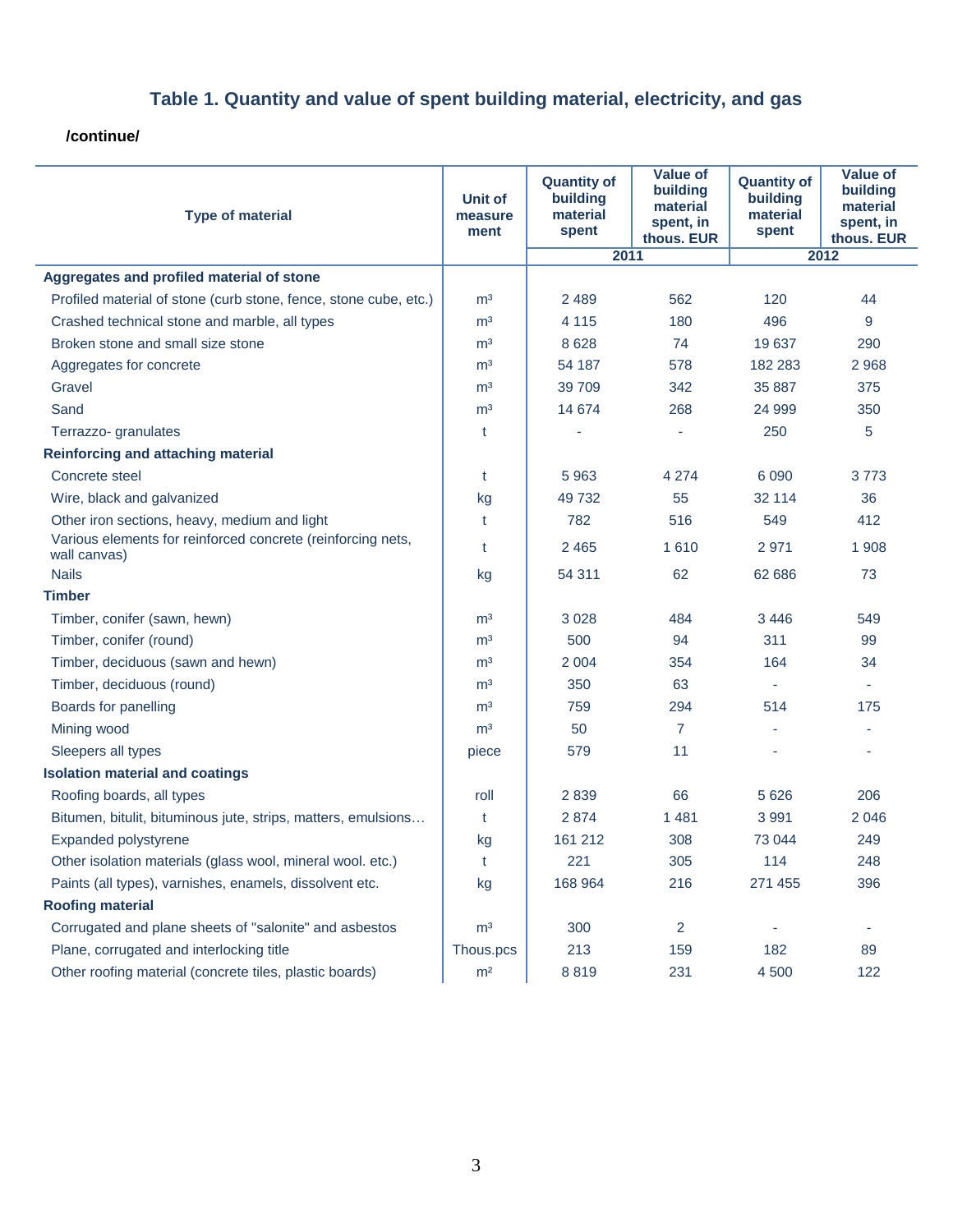**/continue/**

| <b>Type of material</b>                                                                       | Unit of<br>measure<br>ment | <b>Quantity of</b><br>building<br>material<br>spent | <b>Value of</b><br>building<br>material<br>spent, in<br>thous. EUR | <b>Quantity of</b><br>building<br>material<br>spent | <b>Value of</b><br>building<br>material<br>spent, in<br>thous. EUR |
|-----------------------------------------------------------------------------------------------|----------------------------|-----------------------------------------------------|--------------------------------------------------------------------|-----------------------------------------------------|--------------------------------------------------------------------|
|                                                                                               |                            | 2011                                                |                                                                    | 2012                                                |                                                                    |
| <b>Material for floor wall covering</b>                                                       |                            |                                                     |                                                                    |                                                     |                                                                    |
| Vinyl and asbestos boards and other artificial flooring masses                                | t                          |                                                     | ٠                                                                  |                                                     | ٠                                                                  |
| Ceramic titles (wall, floor and facade)                                                       | m <sup>2</sup>             | 51 232                                              | 394                                                                | 63 472                                              | 643                                                                |
| Ceramic and marble facing boards                                                              | m <sup>2</sup>             | 4 1 5 2                                             | 107                                                                | 5 1 0 6                                             | 248                                                                |
| Tiles of grinded stone and marble                                                             | m <sup>2</sup>             | à,                                                  |                                                                    | 677                                                 | 18                                                                 |
| Terrazzo boards                                                                               | m <sup>2</sup>             | 6 2 9 7                                             | 45                                                                 | $\overline{\phantom{a}}$                            |                                                                    |
| Plywood, panel, fibreboard and other wood based boards                                        | m <sup>2</sup>             | 679                                                 | 18                                                                 | 2979                                                | 32                                                                 |
| Parquet (breech, oak and other)                                                               | m <sup>2</sup>             | 26 0 27                                             | 558                                                                | 18 2 64                                             | 421                                                                |
| Laminated parquet                                                                             | m <sup>2</sup>             | 5874                                                | 90                                                                 | 5776                                                | 88                                                                 |
| Ceiling and wall panelling                                                                    | m <sup>2</sup>             | 4 7 4 5                                             | 24                                                                 | 13 970                                              | 28                                                                 |
| Plastic boards for walls                                                                      | m <sup>2</sup>             |                                                     | $\overline{\phantom{a}}$                                           |                                                     |                                                                    |
| Wallpapers, all types                                                                         | m <sup>2</sup>             |                                                     |                                                                    |                                                     |                                                                    |
| Material for plumping, sewerage system, heating,<br>ventilation, for sanitary facilities      |                            |                                                     |                                                                    |                                                     |                                                                    |
| Pipes, seamless                                                                               | kg                         | 13 502                                              | 22                                                                 | 780                                                 | 4                                                                  |
| Pipes, seamed                                                                                 | kg                         | 45 516                                              | 251                                                                | 144 907                                             | 123                                                                |
| Cast iron pipes and fittings                                                                  | kg                         | 14 6 58                                             | 30                                                                 | 106 853                                             | 171                                                                |
| Pipes, plastic, all types                                                                     | kg                         | 173 720                                             | 436                                                                | 62 339                                              | 336                                                                |
| Pipe fittings and flanges                                                                     | kg                         | 8 3 2 3                                             | 40                                                                 | 8 2 7 7                                             | 53                                                                 |
| Pipes, lead                                                                                   | t                          | à,                                                  | $\overline{\phantom{a}}$                                           | $\sim$                                              | ٠                                                                  |
| Ceramics, sewage tubes                                                                        | t                          | 7 0 0 0                                             | 5 4 0 4                                                            | 100                                                 | 50                                                                 |
| Pipes, of asbestos-cement                                                                     | t                          |                                                     |                                                                    |                                                     |                                                                    |
| Pipes, concrete, all types                                                                    | t                          | 1768                                                | 129                                                                | 728                                                 | 76                                                                 |
| Ceramics, sanitary                                                                            | piece                      | 5 6 3 9                                             | 296                                                                | 3 3 7 9                                             | 133                                                                |
| Sanitary equipment, of plate and cast iron                                                    | piece                      | 198                                                 | $\overline{7}$                                                     | 119                                                 | 8                                                                  |
| Plastics sanitary equipment                                                                   | piece                      | 4 4 4 4                                             | 46                                                                 | 833                                                 | 12                                                                 |
| Other ceramic for construction (titles for stoves and<br>fireplaces, technical ceramic, etc.) | piece                      | 1                                                   | $\overline{2}$                                                     | $\sim$                                              |                                                                    |
| <b>Heating furnaces</b>                                                                       | piece                      | 14                                                  | 33                                                                 | 8                                                   | 10                                                                 |
| Radiators, all types                                                                          | m <sup>2</sup>             | 984                                                 | 83                                                                 | 1771                                                | 99                                                                 |
| <b>Material for power supply installations</b>                                                |                            |                                                     |                                                                    |                                                     |                                                                    |
| Ropes and wires, copper                                                                       | kg                         | 15 3 94                                             | 141                                                                | 12 240                                              | 132                                                                |
| Wire, of aluminium and aluminium alloys                                                       | kg                         | 12 2 2 9                                            | 89                                                                 | 13 4 9 2                                            | 94                                                                 |
| Ropes, of aluminium and Ferro - aluminium                                                     | kg                         |                                                     | $\overline{\phantom{a}}$                                           | 6013                                                | 14                                                                 |
| Conductors, insulated (poly - vinyl chloride, rubber etc.)                                    | m                          | 129 845                                             | 100                                                                | 75 191                                              | 61                                                                 |
| Cables, all types                                                                             | m                          | 329 128                                             | 523                                                                | 346 825                                             | 566                                                                |
| Installation material (switches, plugs, boxes, lamp holders)                                  | Eur, thous.                |                                                     | 381                                                                | ÷,                                                  | 530                                                                |
| Electric insulators, all types                                                                | t                          | 9                                                   | 30                                                                 | 13                                                  | 33                                                                 |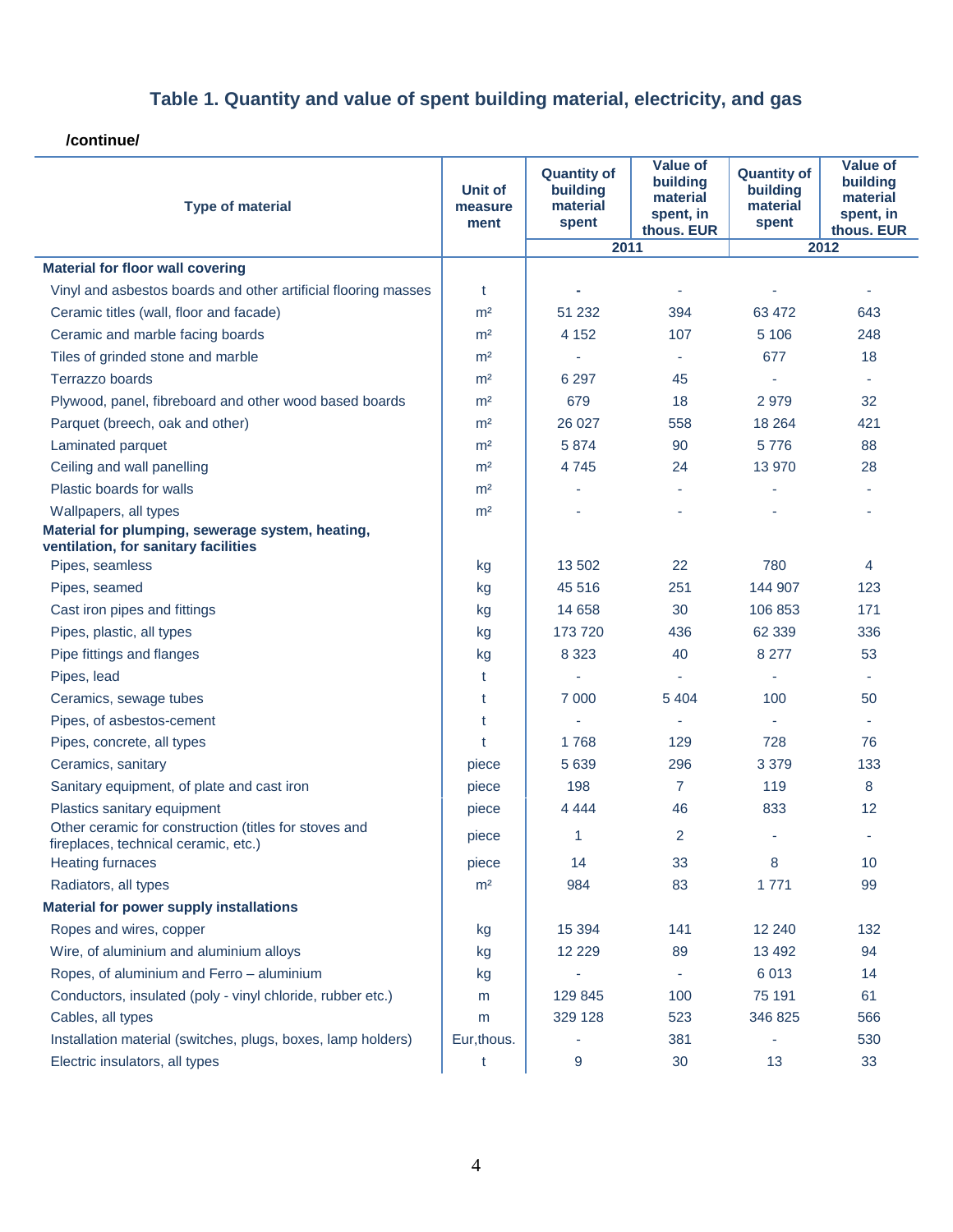**/continue/**

| <b>Type of material</b>                                                                                           | Unit of<br>measureme<br>nt | <b>Quantity of</b><br>building<br>material<br>spent | <b>Value of</b><br>building<br>material<br>spent, in<br>thous. EUR | <b>Quantity of</b><br><b>building</b><br>material<br>spent | <b>Value of</b><br>building<br>material<br>spent, in<br>thous. EUR |
|-------------------------------------------------------------------------------------------------------------------|----------------------------|-----------------------------------------------------|--------------------------------------------------------------------|------------------------------------------------------------|--------------------------------------------------------------------|
|                                                                                                                   |                            | 2011                                                |                                                                    | 2012                                                       |                                                                    |
| Other material and elements for incorporating                                                                     |                            |                                                     |                                                                    |                                                            |                                                                    |
| Rails and accessories                                                                                             | $\mathfrak{t}$             | 4                                                   | 3                                                                  |                                                            |                                                                    |
| Plates and sheets, black                                                                                          | kg                         | 5 3 4 7                                             | 15                                                                 | 17 393                                                     | 20                                                                 |
| Zinc galvanized plates and sheets                                                                                 | kg                         | 22 957                                              | 136                                                                | 31 882                                                     | 163                                                                |
| Aluminium plates and sheets                                                                                       | kg                         | 320                                                 | 3                                                                  | 1705                                                       | 19                                                                 |
| Glass, heat insulation                                                                                            | m <sup>2</sup>             | 7 0 2 5                                             | 128                                                                | 3556                                                       | 71                                                                 |
| Glass sheets, other types                                                                                         | m <sup>2</sup>             | 8780                                                | 184                                                                | 1 4 7 8                                                    | 23                                                                 |
| Non-ferrous metals joinery (windows, doors, blinds)                                                               | t                          | 1                                                   | 1                                                                  | 2                                                          | 4                                                                  |
| Building metal elements (iron sheet pipes and chimneys,<br>steel windows, doors, Venetian blinds)                 | t                          | $\overline{7}$                                      | 6                                                                  | 51                                                         | 40                                                                 |
| Doors and windows, wooden, all types                                                                              | piece                      | 6586                                                | 1 6 3 2                                                            | 2 4 6 5                                                    | 452                                                                |
| Material for fitting in (built-in furniture, window blinds)                                                       | EUR thous.                 |                                                     | 51                                                                 | ä,                                                         | 90                                                                 |
| Other material not mentioned elsewhere (for repairs,<br>machinery and vehicles maintenance, stationery and other) | EUR thous.                 |                                                     | 311                                                                |                                                            | 272                                                                |
| <b>Consumed power material</b>                                                                                    |                            |                                                     |                                                                    |                                                            |                                                                    |
| <b>Bitumen</b>                                                                                                    | t                          | 8 0 6 7                                             | 4 3 6 7                                                            | 3898                                                       | 2 4 6 8                                                            |
| Motor petrol for transport                                                                                        | t                          | 80                                                  | 94                                                                 | 89                                                         | 121                                                                |
| Motor petrol for drive                                                                                            | t                          | 149                                                 | 151                                                                | 50                                                         | 60                                                                 |
| Diesel petrol for transport                                                                                       | $\mathfrak{t}$             | 3740                                                | 4 6 2 5                                                            | 5943                                                       | 6875                                                               |
| Diesel petrol for drive                                                                                           | t                          | 2 5 9 7                                             | 2649                                                               | 4596                                                       | 5 2 6 2                                                            |
| Gas/Diesel oil and fuel oil                                                                                       | t                          | 989                                                 | 808                                                                | 234                                                        | 207                                                                |
| Crude oil                                                                                                         | t                          | ä,                                                  |                                                                    |                                                            |                                                                    |
| Coal, all types                                                                                                   | t                          | 61                                                  | 4                                                                  |                                                            |                                                                    |
| Other petroleum products                                                                                          | t                          | 4                                                   | 5                                                                  | 6                                                          | 10                                                                 |
| Other fuels                                                                                                       | ı                          | 100 000                                             | 77                                                                 | 6871                                                       | 9                                                                  |
| Electricity                                                                                                       | <b>KWh</b>                 | 9 2 1 8                                             | 993                                                                | 15 194                                                     | 1686                                                               |